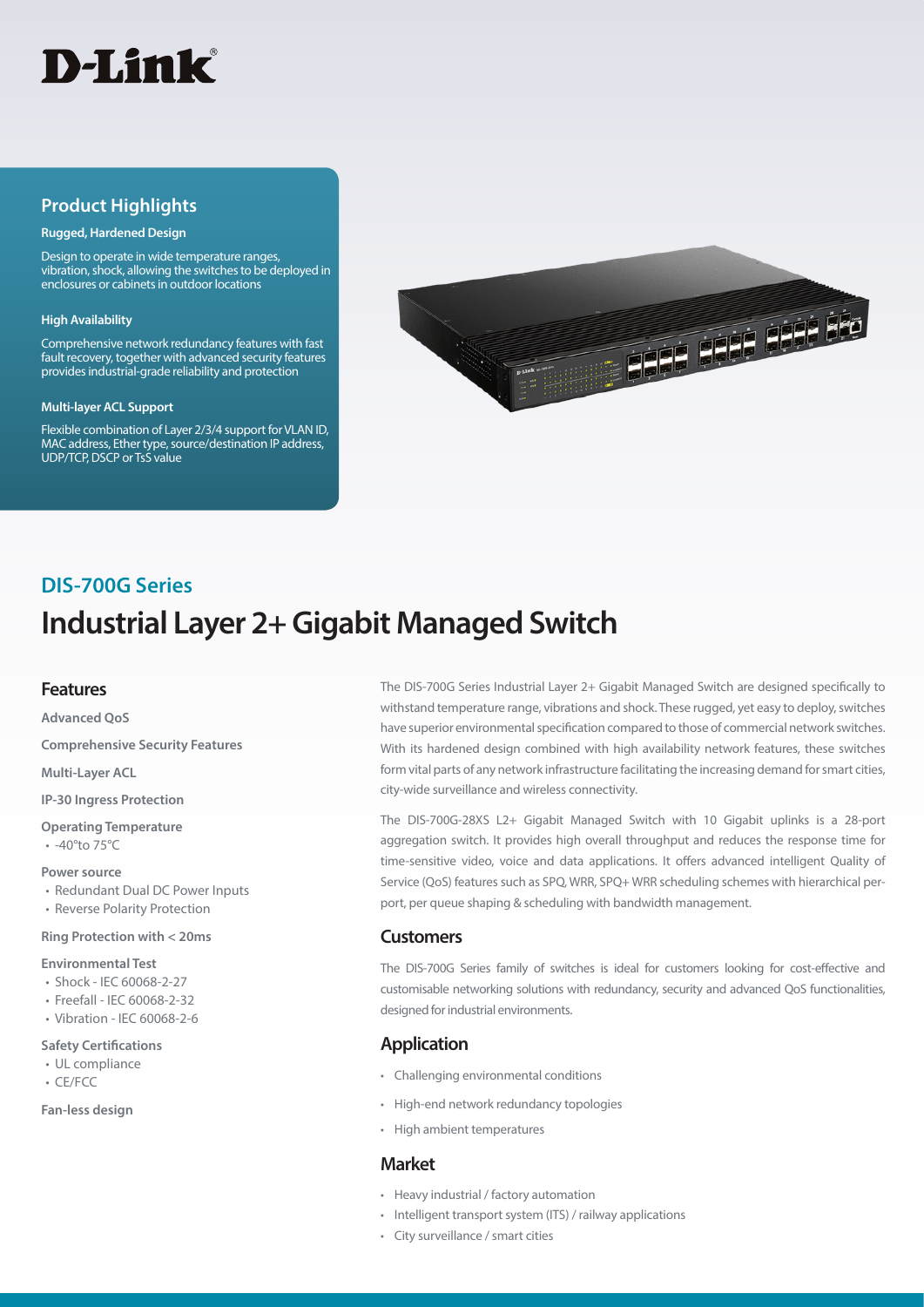# **D-Link** DIS-700G Series Industrial Layer 2+ Gigabit Managed Switch

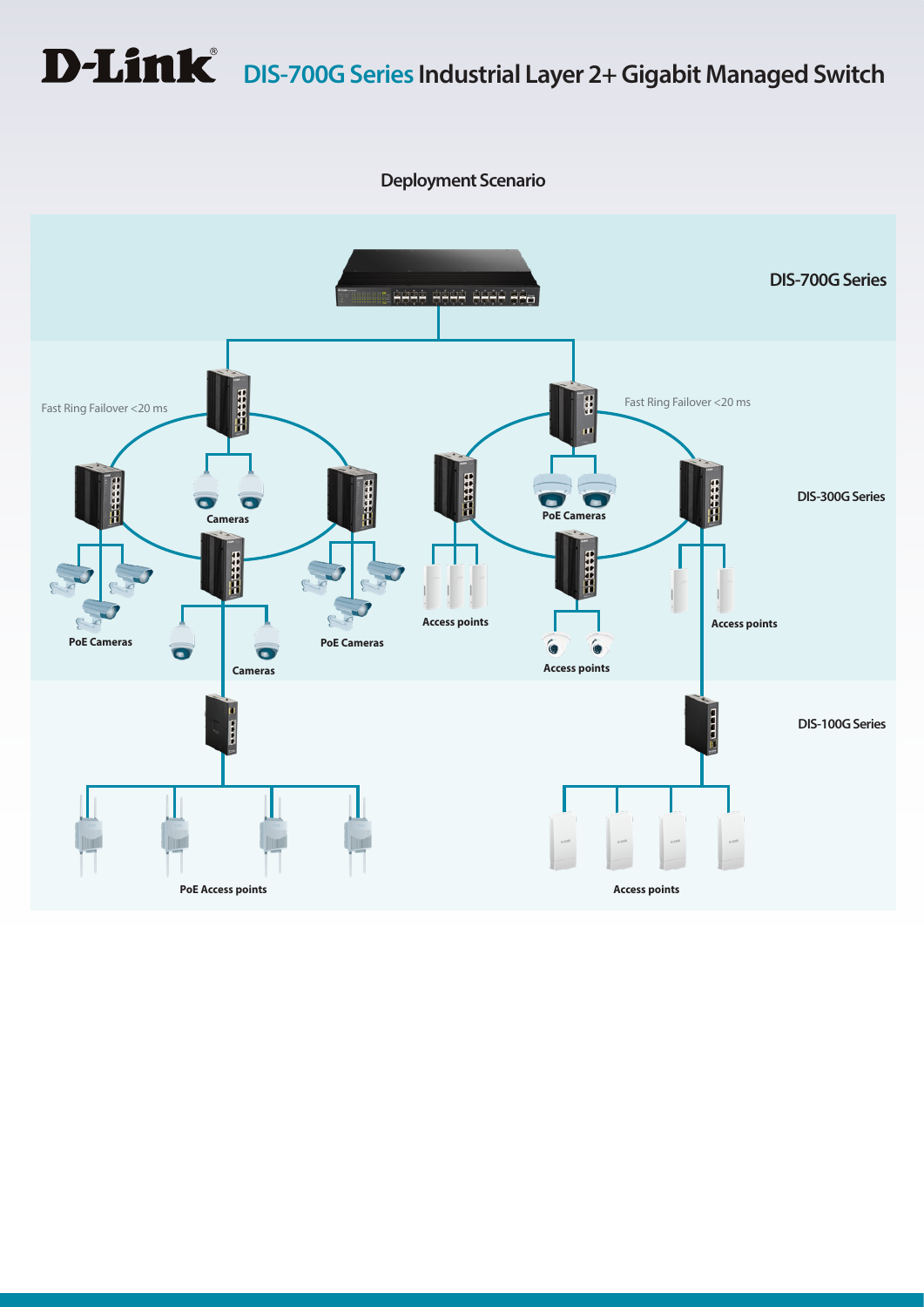# **D-Link** DIS-700G Series Industrial Layer 2+ Gigabit Managed Switch

| Ethernet<br>24 x SFP ports<br><b>Ethernet Interfaces</b><br>4 x 10G SFP+ slots (1G SFP backwards compatible)<br><b>Operating Mode</b><br>Store and forward, L2 wire-speed/non-blocking switching engine<br><b>MAC Addresses</b><br>8K<br>Jumbo Frames<br>9K Bytes<br>SFP/SFP+ (pluggable) Ports<br>Gigabit fibre multimode, fibre single mode, fibre long-haul<br>Port Types Supported<br>single mode 100/1000BaseF (SX/LX/LH)<br>LC typically for fibre (depends on module)<br><b>Fibre Port Connector</b><br>10G SFP+ slots (1G SFP backwards compatible)<br>$10G$ SFP+<br>Other Interfaces<br>Console Port<br>RJ-45 port (RJ45-to-RS232 DB9 connector cable included)<br>Alarm Relay Output<br>Relay output with current carrying capacity of 2A @ 24 VDC<br><b>USB Port</b><br>1 x USB 2.0 Type A port<br>Network Redundancy<br>Link loss recovery < 20ms<br><b>Fast Failover Protection Rings</b><br>Single & Multiple rings supported<br>IEEE 802.1D STP, IEEE 802.1w RSTP, IEEE 802.1s MSTP<br>Spanning Tree Protocol<br>BPDU forwarding and filtering<br>IEEE 802.3ad Port Trunk with LACP<br>Static trunk or Dynamic via LACP (Link Aggregation Control Protocol)<br>Bridge, Virtual Local Area Networks (VLANs) & Protocols<br>IEEE 802.3x (Full Duplex) and Back-Pressure(Half Duplex)<br>Flow Control<br>Max VLANs<br>2048<br>Port-based VLANs, IEEE 802.1Q tag-based VLANs, IEEE 802.1v protocol-based VLANs, IEEE<br>802.1ad Double Tagging (Q in Q)<br><b>VLAN Types</b><br>Private VLAN<br><b>VLAN Operations</b><br>Attach/Remove/Replacement VLAN tag<br>MVR (Multicast VLAN Registration)<br>Yes<br>IGMP v1, v2 and v3 with up to 512 multicast groups<br><b>Multicast Protocols</b><br>IGMP snooping and querying<br>Immediate leave and leave proxy<br>Traffic management engine & QoS<br>Policy/profile-based Access Control List (ACL)<br>Multi-layer ACL support<br>Flexible combination of well-known fixed Layer 2/3/4 fields:<br>• VLAN ID, Source/Destination MAC address, EtherType<br>· Source/Destination IP address, IP protocol number<br>Policy-Based Access Control<br>• UDP or TCP, Source/Destination port number of TCP/UDP<br>Engine<br>• DSCP or ToS value<br>Actions per rule: Deny, Allow, Queue mapping, rate limit, mirror, CoS remark<br>Max number of profiles per switch: 20<br>Max number of rules per profile: 32<br>Number of Queues per Port<br>8<br><b>Scheduling Schemes</b><br>SPQ, WRR, SPQ + WRR<br><b>Traffic Shaper</b><br>Hierarchical per port and per queue shaping & scheduling with bandwidth management<br>Ingress rate limit in 1K bps granularity<br><b>Traffic Policer</b><br>TrTCM (Two Rate Three Color Marker) policer engine<br>Security<br>IP and MAC-based Access control; Policy-based Access control<br>IEEE 802.1X authentication Network Access Control<br>Port Security<br>RADIUS Client for IEEE 802.1X<br><b>Storm Control</b><br>Multicast/Broadcast/Flooding Storm Control on per port and per VLAN basis | <b>Technical Specifications</b> | DIS-700G-28XS |  |
|---------------------------------------------------------------------------------------------------------------------------------------------------------------------------------------------------------------------------------------------------------------------------------------------------------------------------------------------------------------------------------------------------------------------------------------------------------------------------------------------------------------------------------------------------------------------------------------------------------------------------------------------------------------------------------------------------------------------------------------------------------------------------------------------------------------------------------------------------------------------------------------------------------------------------------------------------------------------------------------------------------------------------------------------------------------------------------------------------------------------------------------------------------------------------------------------------------------------------------------------------------------------------------------------------------------------------------------------------------------------------------------------------------------------------------------------------------------------------------------------------------------------------------------------------------------------------------------------------------------------------------------------------------------------------------------------------------------------------------------------------------------------------------------------------------------------------------------------------------------------------------------------------------------------------------------------------------------------------------------------------------------------------------------------------------------------------------------------------------------------------------------------------------------------------------------------------------------------------------------------------------------------------------------------------------------------------------------------------------------------------------------------------------------------------------------------------------------------------------------------------------------------------------------------------------------------------------------------------------------------------------------------------------------------------------------------------------------------------------------------------------------------------------------------------------------------------------------------------------------------------------------------------------------------------------------------------------------------------------------------|---------------------------------|---------------|--|
|                                                                                                                                                                                                                                                                                                                                                                                                                                                                                                                                                                                                                                                                                                                                                                                                                                                                                                                                                                                                                                                                                                                                                                                                                                                                                                                                                                                                                                                                                                                                                                                                                                                                                                                                                                                                                                                                                                                                                                                                                                                                                                                                                                                                                                                                                                                                                                                                                                                                                                                                                                                                                                                                                                                                                                                                                                                                                                                                                                                             |                                 |               |  |
|                                                                                                                                                                                                                                                                                                                                                                                                                                                                                                                                                                                                                                                                                                                                                                                                                                                                                                                                                                                                                                                                                                                                                                                                                                                                                                                                                                                                                                                                                                                                                                                                                                                                                                                                                                                                                                                                                                                                                                                                                                                                                                                                                                                                                                                                                                                                                                                                                                                                                                                                                                                                                                                                                                                                                                                                                                                                                                                                                                                             |                                 |               |  |
|                                                                                                                                                                                                                                                                                                                                                                                                                                                                                                                                                                                                                                                                                                                                                                                                                                                                                                                                                                                                                                                                                                                                                                                                                                                                                                                                                                                                                                                                                                                                                                                                                                                                                                                                                                                                                                                                                                                                                                                                                                                                                                                                                                                                                                                                                                                                                                                                                                                                                                                                                                                                                                                                                                                                                                                                                                                                                                                                                                                             |                                 |               |  |
|                                                                                                                                                                                                                                                                                                                                                                                                                                                                                                                                                                                                                                                                                                                                                                                                                                                                                                                                                                                                                                                                                                                                                                                                                                                                                                                                                                                                                                                                                                                                                                                                                                                                                                                                                                                                                                                                                                                                                                                                                                                                                                                                                                                                                                                                                                                                                                                                                                                                                                                                                                                                                                                                                                                                                                                                                                                                                                                                                                                             |                                 |               |  |
|                                                                                                                                                                                                                                                                                                                                                                                                                                                                                                                                                                                                                                                                                                                                                                                                                                                                                                                                                                                                                                                                                                                                                                                                                                                                                                                                                                                                                                                                                                                                                                                                                                                                                                                                                                                                                                                                                                                                                                                                                                                                                                                                                                                                                                                                                                                                                                                                                                                                                                                                                                                                                                                                                                                                                                                                                                                                                                                                                                                             |                                 |               |  |
|                                                                                                                                                                                                                                                                                                                                                                                                                                                                                                                                                                                                                                                                                                                                                                                                                                                                                                                                                                                                                                                                                                                                                                                                                                                                                                                                                                                                                                                                                                                                                                                                                                                                                                                                                                                                                                                                                                                                                                                                                                                                                                                                                                                                                                                                                                                                                                                                                                                                                                                                                                                                                                                                                                                                                                                                                                                                                                                                                                                             |                                 |               |  |
|                                                                                                                                                                                                                                                                                                                                                                                                                                                                                                                                                                                                                                                                                                                                                                                                                                                                                                                                                                                                                                                                                                                                                                                                                                                                                                                                                                                                                                                                                                                                                                                                                                                                                                                                                                                                                                                                                                                                                                                                                                                                                                                                                                                                                                                                                                                                                                                                                                                                                                                                                                                                                                                                                                                                                                                                                                                                                                                                                                                             |                                 |               |  |
|                                                                                                                                                                                                                                                                                                                                                                                                                                                                                                                                                                                                                                                                                                                                                                                                                                                                                                                                                                                                                                                                                                                                                                                                                                                                                                                                                                                                                                                                                                                                                                                                                                                                                                                                                                                                                                                                                                                                                                                                                                                                                                                                                                                                                                                                                                                                                                                                                                                                                                                                                                                                                                                                                                                                                                                                                                                                                                                                                                                             |                                 |               |  |
|                                                                                                                                                                                                                                                                                                                                                                                                                                                                                                                                                                                                                                                                                                                                                                                                                                                                                                                                                                                                                                                                                                                                                                                                                                                                                                                                                                                                                                                                                                                                                                                                                                                                                                                                                                                                                                                                                                                                                                                                                                                                                                                                                                                                                                                                                                                                                                                                                                                                                                                                                                                                                                                                                                                                                                                                                                                                                                                                                                                             |                                 |               |  |
|                                                                                                                                                                                                                                                                                                                                                                                                                                                                                                                                                                                                                                                                                                                                                                                                                                                                                                                                                                                                                                                                                                                                                                                                                                                                                                                                                                                                                                                                                                                                                                                                                                                                                                                                                                                                                                                                                                                                                                                                                                                                                                                                                                                                                                                                                                                                                                                                                                                                                                                                                                                                                                                                                                                                                                                                                                                                                                                                                                                             |                                 |               |  |
|                                                                                                                                                                                                                                                                                                                                                                                                                                                                                                                                                                                                                                                                                                                                                                                                                                                                                                                                                                                                                                                                                                                                                                                                                                                                                                                                                                                                                                                                                                                                                                                                                                                                                                                                                                                                                                                                                                                                                                                                                                                                                                                                                                                                                                                                                                                                                                                                                                                                                                                                                                                                                                                                                                                                                                                                                                                                                                                                                                                             |                                 |               |  |
|                                                                                                                                                                                                                                                                                                                                                                                                                                                                                                                                                                                                                                                                                                                                                                                                                                                                                                                                                                                                                                                                                                                                                                                                                                                                                                                                                                                                                                                                                                                                                                                                                                                                                                                                                                                                                                                                                                                                                                                                                                                                                                                                                                                                                                                                                                                                                                                                                                                                                                                                                                                                                                                                                                                                                                                                                                                                                                                                                                                             |                                 |               |  |
|                                                                                                                                                                                                                                                                                                                                                                                                                                                                                                                                                                                                                                                                                                                                                                                                                                                                                                                                                                                                                                                                                                                                                                                                                                                                                                                                                                                                                                                                                                                                                                                                                                                                                                                                                                                                                                                                                                                                                                                                                                                                                                                                                                                                                                                                                                                                                                                                                                                                                                                                                                                                                                                                                                                                                                                                                                                                                                                                                                                             |                                 |               |  |
|                                                                                                                                                                                                                                                                                                                                                                                                                                                                                                                                                                                                                                                                                                                                                                                                                                                                                                                                                                                                                                                                                                                                                                                                                                                                                                                                                                                                                                                                                                                                                                                                                                                                                                                                                                                                                                                                                                                                                                                                                                                                                                                                                                                                                                                                                                                                                                                                                                                                                                                                                                                                                                                                                                                                                                                                                                                                                                                                                                                             |                                 |               |  |
|                                                                                                                                                                                                                                                                                                                                                                                                                                                                                                                                                                                                                                                                                                                                                                                                                                                                                                                                                                                                                                                                                                                                                                                                                                                                                                                                                                                                                                                                                                                                                                                                                                                                                                                                                                                                                                                                                                                                                                                                                                                                                                                                                                                                                                                                                                                                                                                                                                                                                                                                                                                                                                                                                                                                                                                                                                                                                                                                                                                             |                                 |               |  |
|                                                                                                                                                                                                                                                                                                                                                                                                                                                                                                                                                                                                                                                                                                                                                                                                                                                                                                                                                                                                                                                                                                                                                                                                                                                                                                                                                                                                                                                                                                                                                                                                                                                                                                                                                                                                                                                                                                                                                                                                                                                                                                                                                                                                                                                                                                                                                                                                                                                                                                                                                                                                                                                                                                                                                                                                                                                                                                                                                                                             |                                 |               |  |
|                                                                                                                                                                                                                                                                                                                                                                                                                                                                                                                                                                                                                                                                                                                                                                                                                                                                                                                                                                                                                                                                                                                                                                                                                                                                                                                                                                                                                                                                                                                                                                                                                                                                                                                                                                                                                                                                                                                                                                                                                                                                                                                                                                                                                                                                                                                                                                                                                                                                                                                                                                                                                                                                                                                                                                                                                                                                                                                                                                                             |                                 |               |  |
|                                                                                                                                                                                                                                                                                                                                                                                                                                                                                                                                                                                                                                                                                                                                                                                                                                                                                                                                                                                                                                                                                                                                                                                                                                                                                                                                                                                                                                                                                                                                                                                                                                                                                                                                                                                                                                                                                                                                                                                                                                                                                                                                                                                                                                                                                                                                                                                                                                                                                                                                                                                                                                                                                                                                                                                                                                                                                                                                                                                             |                                 |               |  |
|                                                                                                                                                                                                                                                                                                                                                                                                                                                                                                                                                                                                                                                                                                                                                                                                                                                                                                                                                                                                                                                                                                                                                                                                                                                                                                                                                                                                                                                                                                                                                                                                                                                                                                                                                                                                                                                                                                                                                                                                                                                                                                                                                                                                                                                                                                                                                                                                                                                                                                                                                                                                                                                                                                                                                                                                                                                                                                                                                                                             |                                 |               |  |
|                                                                                                                                                                                                                                                                                                                                                                                                                                                                                                                                                                                                                                                                                                                                                                                                                                                                                                                                                                                                                                                                                                                                                                                                                                                                                                                                                                                                                                                                                                                                                                                                                                                                                                                                                                                                                                                                                                                                                                                                                                                                                                                                                                                                                                                                                                                                                                                                                                                                                                                                                                                                                                                                                                                                                                                                                                                                                                                                                                                             |                                 |               |  |
|                                                                                                                                                                                                                                                                                                                                                                                                                                                                                                                                                                                                                                                                                                                                                                                                                                                                                                                                                                                                                                                                                                                                                                                                                                                                                                                                                                                                                                                                                                                                                                                                                                                                                                                                                                                                                                                                                                                                                                                                                                                                                                                                                                                                                                                                                                                                                                                                                                                                                                                                                                                                                                                                                                                                                                                                                                                                                                                                                                                             |                                 |               |  |
|                                                                                                                                                                                                                                                                                                                                                                                                                                                                                                                                                                                                                                                                                                                                                                                                                                                                                                                                                                                                                                                                                                                                                                                                                                                                                                                                                                                                                                                                                                                                                                                                                                                                                                                                                                                                                                                                                                                                                                                                                                                                                                                                                                                                                                                                                                                                                                                                                                                                                                                                                                                                                                                                                                                                                                                                                                                                                                                                                                                             |                                 |               |  |
|                                                                                                                                                                                                                                                                                                                                                                                                                                                                                                                                                                                                                                                                                                                                                                                                                                                                                                                                                                                                                                                                                                                                                                                                                                                                                                                                                                                                                                                                                                                                                                                                                                                                                                                                                                                                                                                                                                                                                                                                                                                                                                                                                                                                                                                                                                                                                                                                                                                                                                                                                                                                                                                                                                                                                                                                                                                                                                                                                                                             |                                 |               |  |
|                                                                                                                                                                                                                                                                                                                                                                                                                                                                                                                                                                                                                                                                                                                                                                                                                                                                                                                                                                                                                                                                                                                                                                                                                                                                                                                                                                                                                                                                                                                                                                                                                                                                                                                                                                                                                                                                                                                                                                                                                                                                                                                                                                                                                                                                                                                                                                                                                                                                                                                                                                                                                                                                                                                                                                                                                                                                                                                                                                                             |                                 |               |  |
|                                                                                                                                                                                                                                                                                                                                                                                                                                                                                                                                                                                                                                                                                                                                                                                                                                                                                                                                                                                                                                                                                                                                                                                                                                                                                                                                                                                                                                                                                                                                                                                                                                                                                                                                                                                                                                                                                                                                                                                                                                                                                                                                                                                                                                                                                                                                                                                                                                                                                                                                                                                                                                                                                                                                                                                                                                                                                                                                                                                             |                                 |               |  |
|                                                                                                                                                                                                                                                                                                                                                                                                                                                                                                                                                                                                                                                                                                                                                                                                                                                                                                                                                                                                                                                                                                                                                                                                                                                                                                                                                                                                                                                                                                                                                                                                                                                                                                                                                                                                                                                                                                                                                                                                                                                                                                                                                                                                                                                                                                                                                                                                                                                                                                                                                                                                                                                                                                                                                                                                                                                                                                                                                                                             |                                 |               |  |
|                                                                                                                                                                                                                                                                                                                                                                                                                                                                                                                                                                                                                                                                                                                                                                                                                                                                                                                                                                                                                                                                                                                                                                                                                                                                                                                                                                                                                                                                                                                                                                                                                                                                                                                                                                                                                                                                                                                                                                                                                                                                                                                                                                                                                                                                                                                                                                                                                                                                                                                                                                                                                                                                                                                                                                                                                                                                                                                                                                                             |                                 |               |  |
|                                                                                                                                                                                                                                                                                                                                                                                                                                                                                                                                                                                                                                                                                                                                                                                                                                                                                                                                                                                                                                                                                                                                                                                                                                                                                                                                                                                                                                                                                                                                                                                                                                                                                                                                                                                                                                                                                                                                                                                                                                                                                                                                                                                                                                                                                                                                                                                                                                                                                                                                                                                                                                                                                                                                                                                                                                                                                                                                                                                             |                                 |               |  |
|                                                                                                                                                                                                                                                                                                                                                                                                                                                                                                                                                                                                                                                                                                                                                                                                                                                                                                                                                                                                                                                                                                                                                                                                                                                                                                                                                                                                                                                                                                                                                                                                                                                                                                                                                                                                                                                                                                                                                                                                                                                                                                                                                                                                                                                                                                                                                                                                                                                                                                                                                                                                                                                                                                                                                                                                                                                                                                                                                                                             |                                 |               |  |
|                                                                                                                                                                                                                                                                                                                                                                                                                                                                                                                                                                                                                                                                                                                                                                                                                                                                                                                                                                                                                                                                                                                                                                                                                                                                                                                                                                                                                                                                                                                                                                                                                                                                                                                                                                                                                                                                                                                                                                                                                                                                                                                                                                                                                                                                                                                                                                                                                                                                                                                                                                                                                                                                                                                                                                                                                                                                                                                                                                                             |                                 |               |  |
|                                                                                                                                                                                                                                                                                                                                                                                                                                                                                                                                                                                                                                                                                                                                                                                                                                                                                                                                                                                                                                                                                                                                                                                                                                                                                                                                                                                                                                                                                                                                                                                                                                                                                                                                                                                                                                                                                                                                                                                                                                                                                                                                                                                                                                                                                                                                                                                                                                                                                                                                                                                                                                                                                                                                                                                                                                                                                                                                                                                             |                                 |               |  |
|                                                                                                                                                                                                                                                                                                                                                                                                                                                                                                                                                                                                                                                                                                                                                                                                                                                                                                                                                                                                                                                                                                                                                                                                                                                                                                                                                                                                                                                                                                                                                                                                                                                                                                                                                                                                                                                                                                                                                                                                                                                                                                                                                                                                                                                                                                                                                                                                                                                                                                                                                                                                                                                                                                                                                                                                                                                                                                                                                                                             |                                 |               |  |
|                                                                                                                                                                                                                                                                                                                                                                                                                                                                                                                                                                                                                                                                                                                                                                                                                                                                                                                                                                                                                                                                                                                                                                                                                                                                                                                                                                                                                                                                                                                                                                                                                                                                                                                                                                                                                                                                                                                                                                                                                                                                                                                                                                                                                                                                                                                                                                                                                                                                                                                                                                                                                                                                                                                                                                                                                                                                                                                                                                                             |                                 |               |  |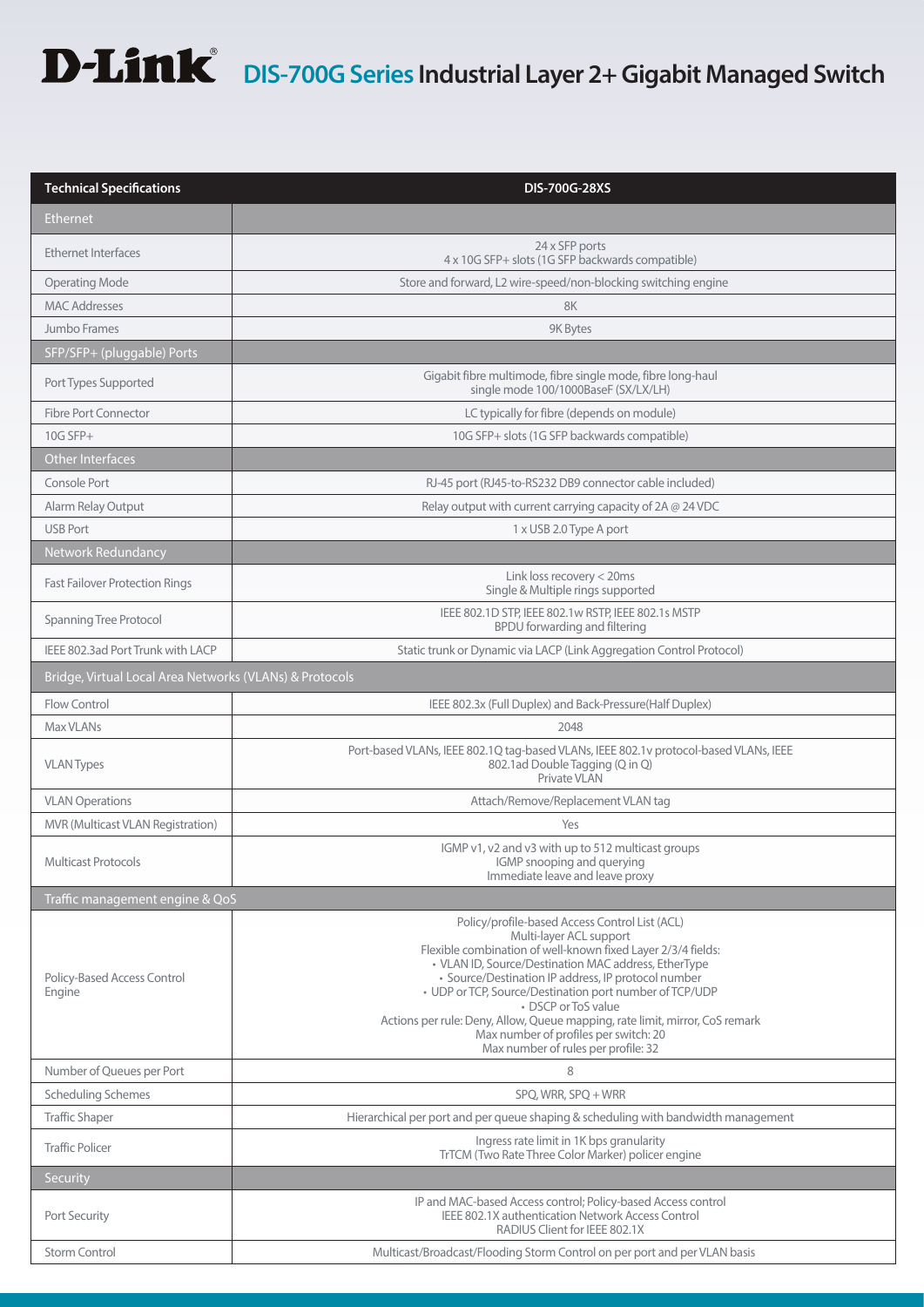# **D-Link** DIS-700G Series Industrial Layer 2+ Gigabit Managed Switch

| <b>Technical Specifications</b>      | <b>DIS-700G-28XS</b>                                                                                                               |
|--------------------------------------|------------------------------------------------------------------------------------------------------------------------------------|
| Management                           |                                                                                                                                    |
| User Management Interfaces           | Industrial-like CLI (command line interface)<br>WEB-based Management<br>SNMP v1, v2c, v3<br>Telnet (5 sessions)                    |
| <b>Management Security</b>           | HTTPs, SSH                                                                                                                         |
| Upgrade & Restore                    | TFTP/FTP for Configuration Import/Export, TFTP/FTP for Firmware Upgrade                                                            |
| Diagnostic                           | Syslog<br>Policy-based stream mirroring<br>Ethernet Copper connection diagnostic tool                                              |
| NTP/SNTP                             | Yes                                                                                                                                |
| Power                                |                                                                                                                                    |
| Input Voltage Range                  | Dual 20-57 VDC                                                                                                                     |
| Power Consumption                    | 35W                                                                                                                                |
| Indicators                           |                                                                                                                                    |
| <b>Power Status</b>                  | Indication of power input status                                                                                                   |
| <b>Ethernet Port</b>                 | Link & Speed                                                                                                                       |
| <b>Environmental and Compliances</b> |                                                                                                                                    |
| <b>Operating Temperature Range</b>   | $-40$ to $+75^{\circ}$ C                                                                                                           |
| Storage Temperature Range            | -40 to +85 $^{\circ}$ C                                                                                                            |
| Humidity (Non-Condensing)            | 5 to 95% RH                                                                                                                        |
| Vibration, Shock & Freefall          | Vibration: IEC60068-2-6; Shock: IEC60068-2-27; Free Fall: IEC60068-2-32                                                            |
| <b>Certification Compliance</b>      | UL 61010-1 compliance, CE, FCC, EN 61000-6-2, EN 61000-6-4                                                                         |
| <b>EMI</b>                           | Radiated Emission: CISPR 22, EN55022 Class A<br>Conducted Emission: EN55022 Class A                                                |
| <b>EMS</b>                           | ESD: IEC61000-4-2<br>Radiated RF (RS): IEC61000-4-3<br>EFT: IEC61000-4-4<br>Surge: IEC61000-4-5<br>Conducted RF (CS): IEC61000-4-6 |
| RoHS & WEEE                          | RoHS (Pb free) and WEEE compliant                                                                                                  |
| <b>MTBF</b>                          | $>$ 25 years                                                                                                                       |
| Mechanical                           |                                                                                                                                    |
| Ingress Protection                   | <b>IP30</b>                                                                                                                        |
| <b>Dimensions</b>                    | 440 x 44 x 318.5 mm                                                                                                                |
| Weight                               | 4.5 kg                                                                                                                             |
| Installation Option                  | 19" rack mounting                                                                                                                  |